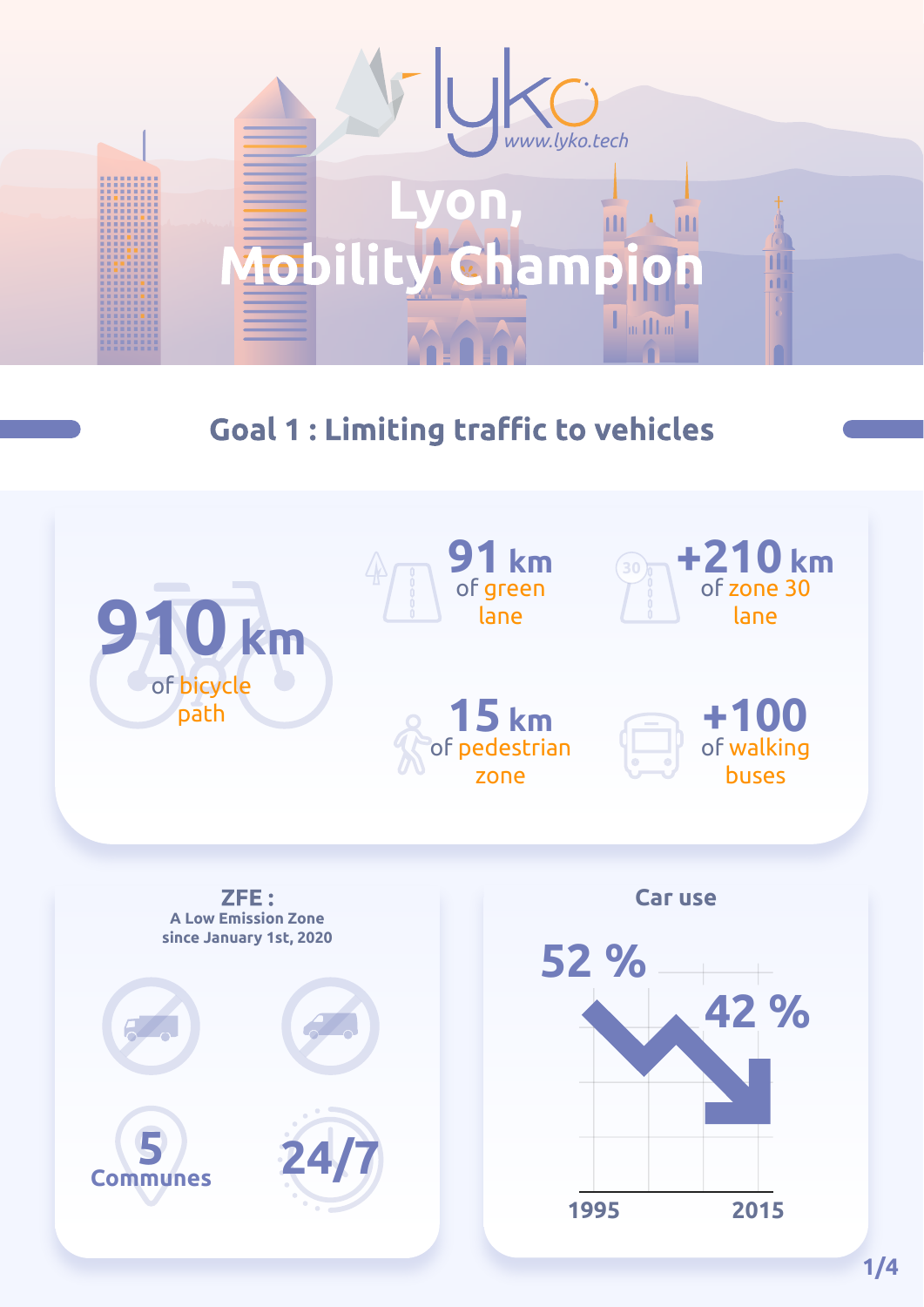# **Goal 2: Rethinking mass transport**

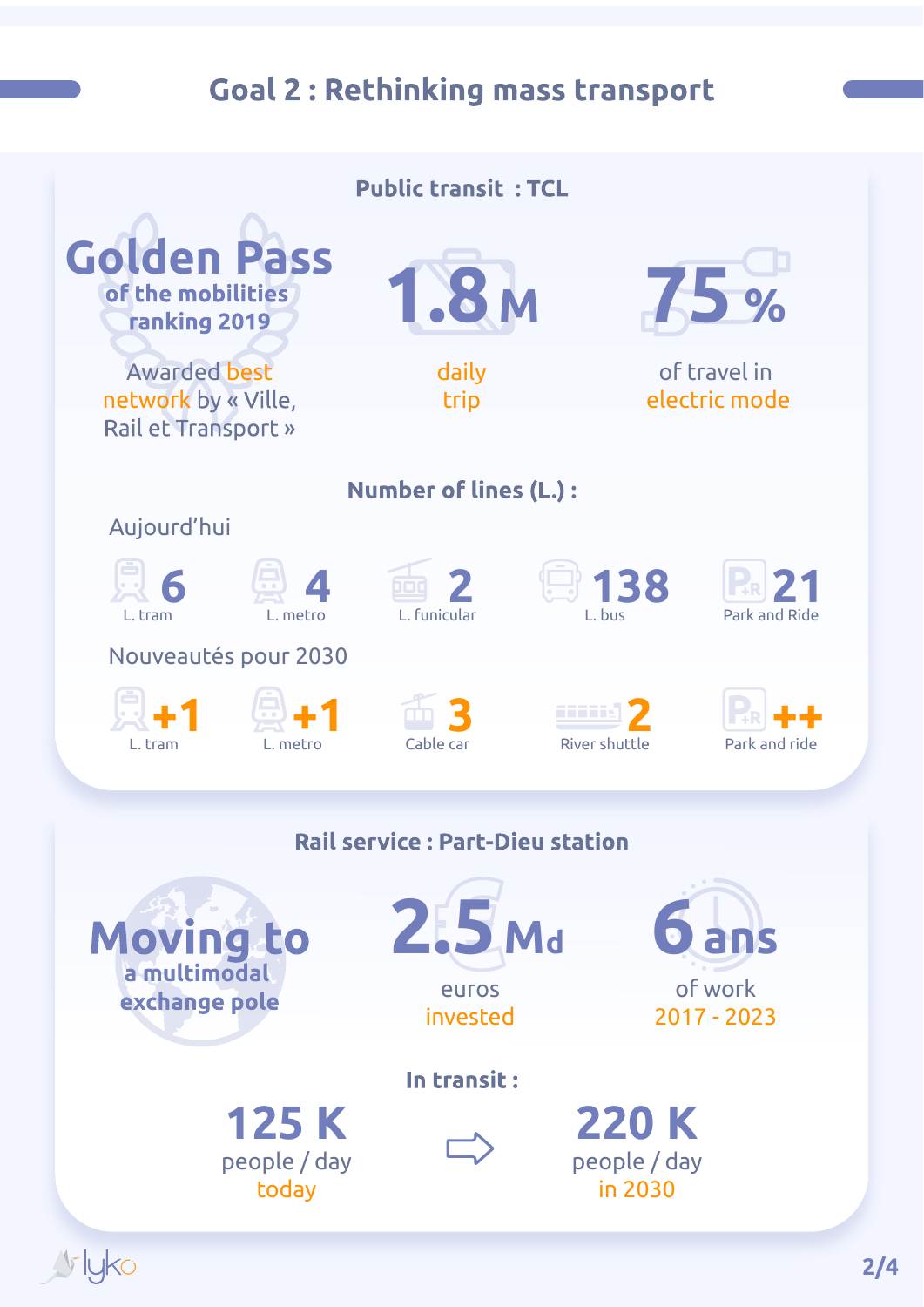

**Carsharing Services: Self-service bikes: Bluely, Citiz LPA & Yea** Vélo'v **80 % 5000** of subscribers including 2500 electric no have cars from February 2020 **+24% 73.7 K +8.5 M 12 %** reservations stations of Lyon's rentals (end 2020)\*  $(2018)*$ subscribers (2018) (2018) *\* Datas for Citiz LPA and Yea*

#### **River shuttle: Vaporetto**



Year of foundation **2012**